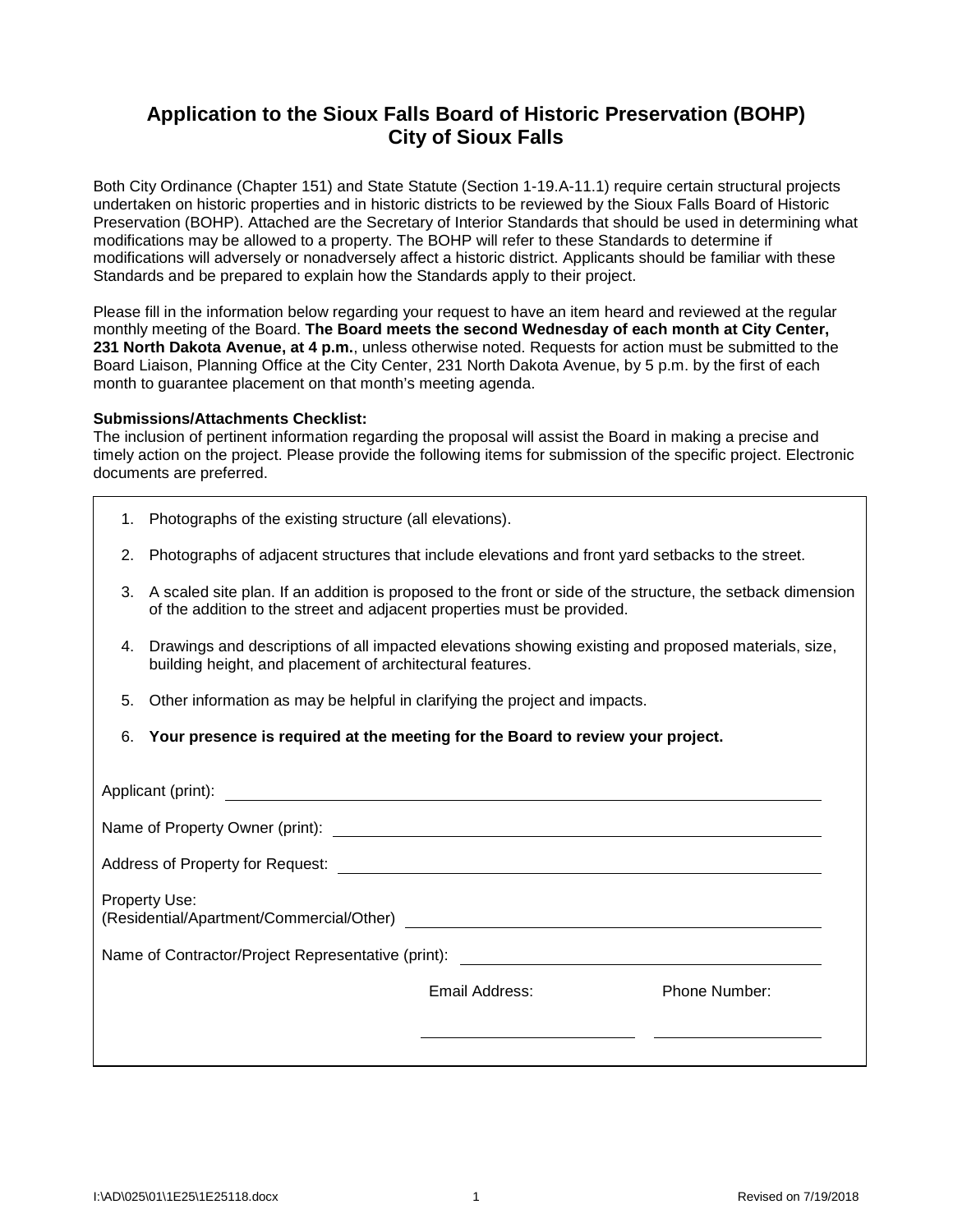| What best describes this submittal (mark all that apply)?                                                                                                                                                                                                                                                                                                                                                                                                                                                                      |                                                  |                                                      |  |                                                     |  |  |
|--------------------------------------------------------------------------------------------------------------------------------------------------------------------------------------------------------------------------------------------------------------------------------------------------------------------------------------------------------------------------------------------------------------------------------------------------------------------------------------------------------------------------------|--------------------------------------------------|------------------------------------------------------|--|-----------------------------------------------------|--|--|
| <b>Exterior Building(s) Permit</b>                                                                                                                                                                                                                                                                                                                                                                                                                                                                                             |                                                  | <b>Building Moving Permit</b><br>Advice of the Board |  | <b>Demolition Permit</b><br>Other Review (describe) |  |  |
| In detail, describe the project (attach additional information as necessary).                                                                                                                                                                                                                                                                                                                                                                                                                                                  |                                                  |                                                      |  |                                                     |  |  |
|                                                                                                                                                                                                                                                                                                                                                                                                                                                                                                                                |                                                  |                                                      |  |                                                     |  |  |
|                                                                                                                                                                                                                                                                                                                                                                                                                                                                                                                                |                                                  |                                                      |  |                                                     |  |  |
| Projects that may significantly change the features of a historic building are encouraged to be designed by a<br>design professional. Has a design professional been consulted on this project?                                                                                                                                                                                                                                                                                                                                |                                                  |                                                      |  |                                                     |  |  |
| Yes<br>No                                                                                                                                                                                                                                                                                                                                                                                                                                                                                                                      |                                                  |                                                      |  |                                                     |  |  |
| If yes, please list the individual/firm and attach relevant input.                                                                                                                                                                                                                                                                                                                                                                                                                                                             |                                                  |                                                      |  |                                                     |  |  |
|                                                                                                                                                                                                                                                                                                                                                                                                                                                                                                                                |                                                  |                                                      |  |                                                     |  |  |
|                                                                                                                                                                                                                                                                                                                                                                                                                                                                                                                                |                                                  |                                                      |  |                                                     |  |  |
| If you have been in contact with anyone at the State Historic Preservation Office (SHPO) about this project, list<br>the primary contact and provide any input received from the SHPO.                                                                                                                                                                                                                                                                                                                                         |                                                  |                                                      |  |                                                     |  |  |
|                                                                                                                                                                                                                                                                                                                                                                                                                                                                                                                                |                                                  |                                                      |  |                                                     |  |  |
| Confirmation that you have received and applied the Secretary of Interior Standards for your project. Please<br>check which standards have been applied to your project:                                                                                                                                                                                                                                                                                                                                                       |                                                  |                                                      |  |                                                     |  |  |
|                                                                                                                                                                                                                                                                                                                                                                                                                                                                                                                                | New Construction and Additions<br>Rehabilitation |                                                      |  |                                                     |  |  |
| It is the owner's responsibility to notify the City Liaison to the BOHP if changes have been made to the<br>project following "approval" from the Board (nonadverse effect of the property to a historic district or<br>structure) prior to issuance of a building permit. If changes have been made, it may be determined that<br>the BOHP will require a new project review at the next regular monthly meeting of the Board. The<br>applicant has one year from the date of approval by the BOHP to pull a building permit. |                                                  |                                                      |  |                                                     |  |  |
| NOTE: If the application submission/attachments noted in the checklist are not provided in full by the first of the<br>month at 5 p.m. prior to the BOHP meeting, the review may be delayed to the following month's board meeting.<br>If you have any questions, please call 367-8889.                                                                                                                                                                                                                                        |                                                  |                                                      |  |                                                     |  |  |
| Applicant's Name (print)                                                                                                                                                                                                                                                                                                                                                                                                                                                                                                       |                                                  |                                                      |  |                                                     |  |  |
| Applicant's Signature                                                                                                                                                                                                                                                                                                                                                                                                                                                                                                          |                                                  |                                                      |  | Date                                                |  |  |
| Owner's Signature                                                                                                                                                                                                                                                                                                                                                                                                                                                                                                              |                                                  |                                                      |  | Date                                                |  |  |
| <b>Staff Use Only</b>                                                                                                                                                                                                                                                                                                                                                                                                                                                                                                          |                                                  |                                                      |  |                                                     |  |  |
|                                                                                                                                                                                                                                                                                                                                                                                                                                                                                                                                |                                                  |                                                      |  |                                                     |  |  |
|                                                                                                                                                                                                                                                                                                                                                                                                                                                                                                                                |                                                  |                                                      |  |                                                     |  |  |
|                                                                                                                                                                                                                                                                                                                                                                                                                                                                                                                                |                                                  |                                                      |  |                                                     |  |  |
|                                                                                                                                                                                                                                                                                                                                                                                                                                                                                                                                |                                                  |                                                      |  |                                                     |  |  |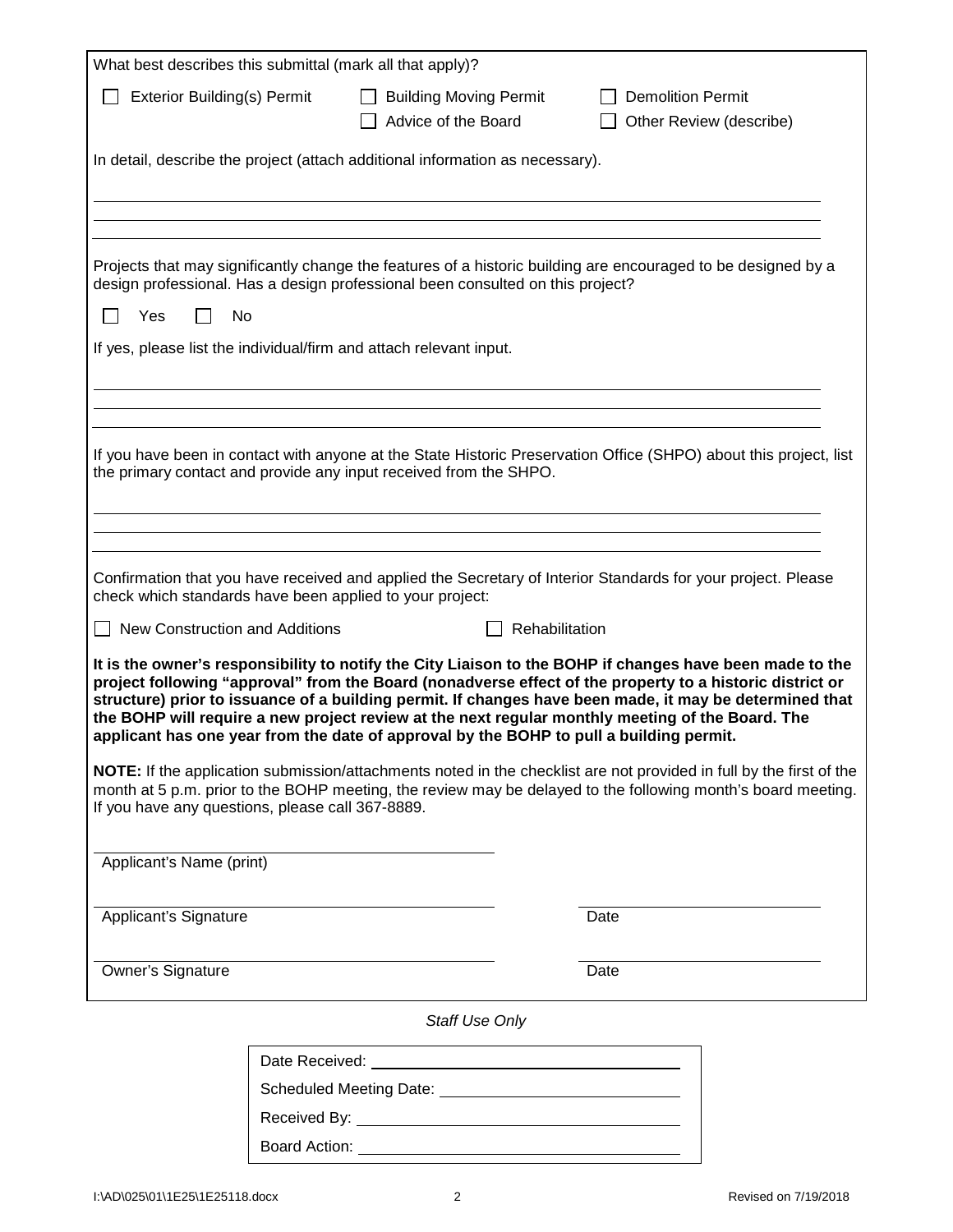**24:52:07:04. Standards for new construction and additions in historic districts.** New construction or additions within a historic district must comply with **The Secretary of the Interior's Standards for the Treatment of Historic Properties** as incorporated by reference in § 24:52:07:02. In addition, the following standards apply:

- (1) Compatibility of design. Massing, size, and scale of new construction must be compatible with surrounding historic buildings. Overall architectural features of new construction must be of contemporary design which does not directly mimic historic buildings. Architectural elements, such as windows, doors, and cornices, must be similar in rhythm, pattern, and scale to comparable elements in adjacent historic buildings. The overall visual appearance of new construction may not dominate or be distracting to the surrounding historic landscape;
- (2) Height. The height of new buildings or additions to existing buildings may not exceed a standard variance of 10 percent of the average height of historic buildings on both sides of the street where proposed new construction is to be located;
- (3) Width. The width of new buildings or additions to existing buildings must be similar to adjacent historic buildings;
- (4) Proportion. The relationship between the height and width of new buildings or additions to existing buildings must be similar in proportion to existing historic buildings. The proportion of openings in the facades of new construction or additions must be compatible with similar openings in adjacent historic buildings;
- (5) Rhythm and scale. The rhythm, placement, and scale of openings, prominent vertical and horizontal members, and separation of buildings which are present in adjacent historic buildings must be incorporated into the design of new buildings or additions to existing buildings;
- (6) Materials. Materials which make up new buildings or additions to existing buildings must complement materials present in nearby historic properties. New materials must be of similar color, texture, reflective qualities, and scale as historical materials present in the historic district;
- (7) Color. The colors of materials, trim, ornament, and details used in new construction must be similar to those colors on existing historic buildings or must match colors used in previous historical periods for identical features within the historic district;
- (8) Details and ornament. The details and ornament on new buildings or additions to existing buildings must be of contemporary design that is complementary to those features of similar physical or decorative function on adjacent historic buildings;
- (9) Roof shape and skyline. The roof shape and skyline of new construction must be similar to that of existing historic buildings;
- (10) Setting. The relationship of new buildings or additions to existing buildings must maintain the traditional placement of historic buildings in relation to streets, sidewalks, natural topography, and lot lines; and
- (11) Landscaping and ground cover. Retaining walls, fences, plants, and other landscaping elements that are part of new construction may not introduce elements which are out of character with the setting of the historic district.

**Source:** 16 SDR 239, effective July 9, 1990; 21 SDR 50, effective September 21, 1994; 24 SDR 73, effective December 4, 1997; 28 SDR 182, effective July 10, 2002. **General Authority:** SDCL 1-19A-5, 1-19A-11, 1-19A-29. **Law Implemented:** SDCL 1-19A-5, 1-19A-11.1.